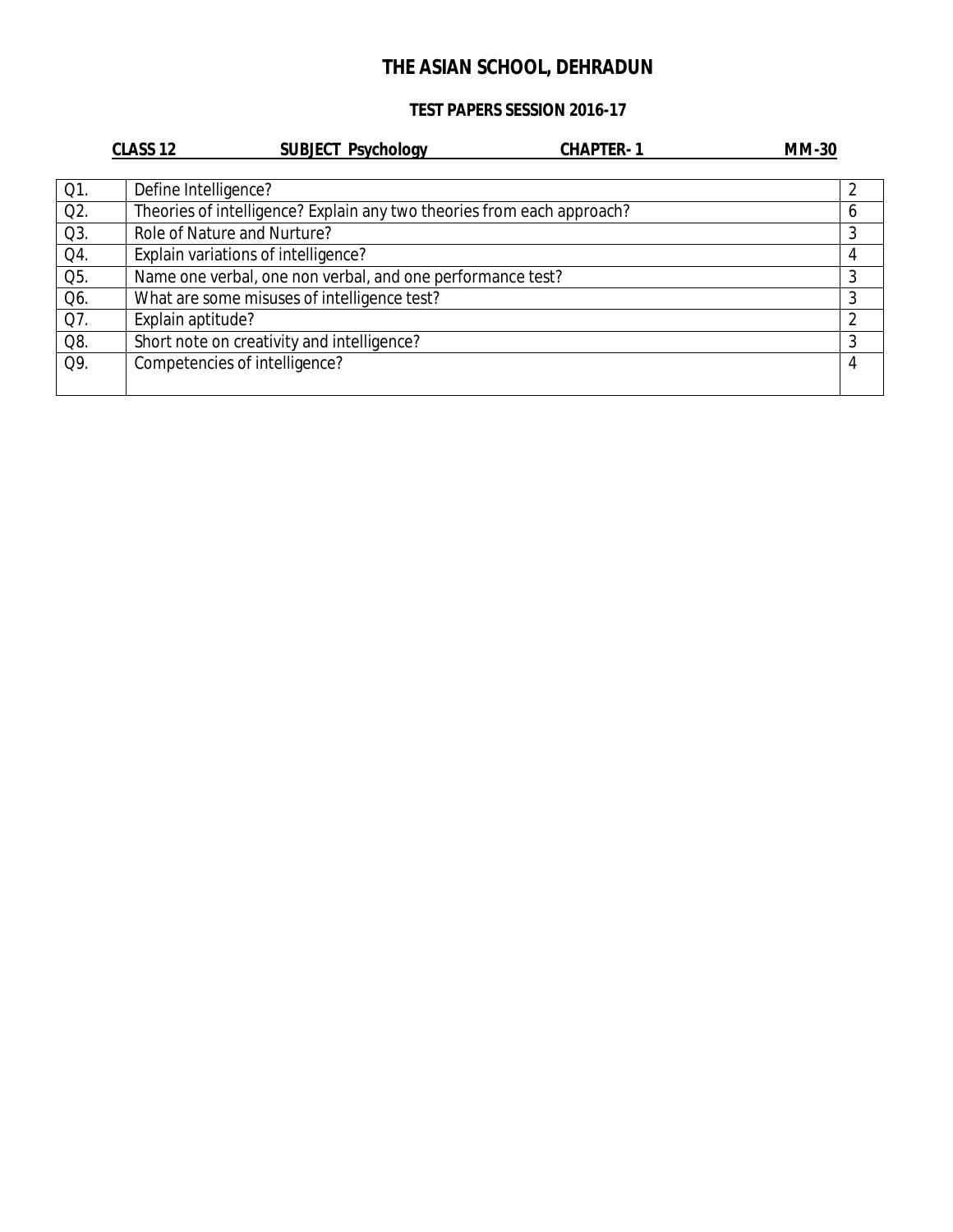### **TEST PAPERS SESSION 2016-17**

|                  | CLASS <sub>12</sub><br><b>CHAPTER-2</b><br>SUBJECT - Psychology                | <b>MM-30</b> |
|------------------|--------------------------------------------------------------------------------|--------------|
| Q1.              | Define Self?                                                                   |              |
| Q <sub>2</sub> . | Difference between personal identity and social identity.                      | 2            |
| $Q3$ .           | Explain cognitive and behaviour at aspects of self?                            | 6            |
| Q4.              | Explain self and group boundaries in Western and Indian Cultural Perspectives? | 3            |
| Q5.              | Explain major approaches to study personality?                                 | 4            |
| Q6.              | Explain five factors model of personality?                                     | 4            |
| Q7.              | Explain any three defense mechanisms?                                          | 3            |
| Q8.              | Any two post- Freudian approaches?                                             | 6            |
| Q9.              | Client Centred therapy was developed by ?                                      |              |
| Q10.             | Techniques used for assessment of personality?                                 | 6            |
| Q11.             | Write a note on behavioural analysis of assessment of personality?             | 4            |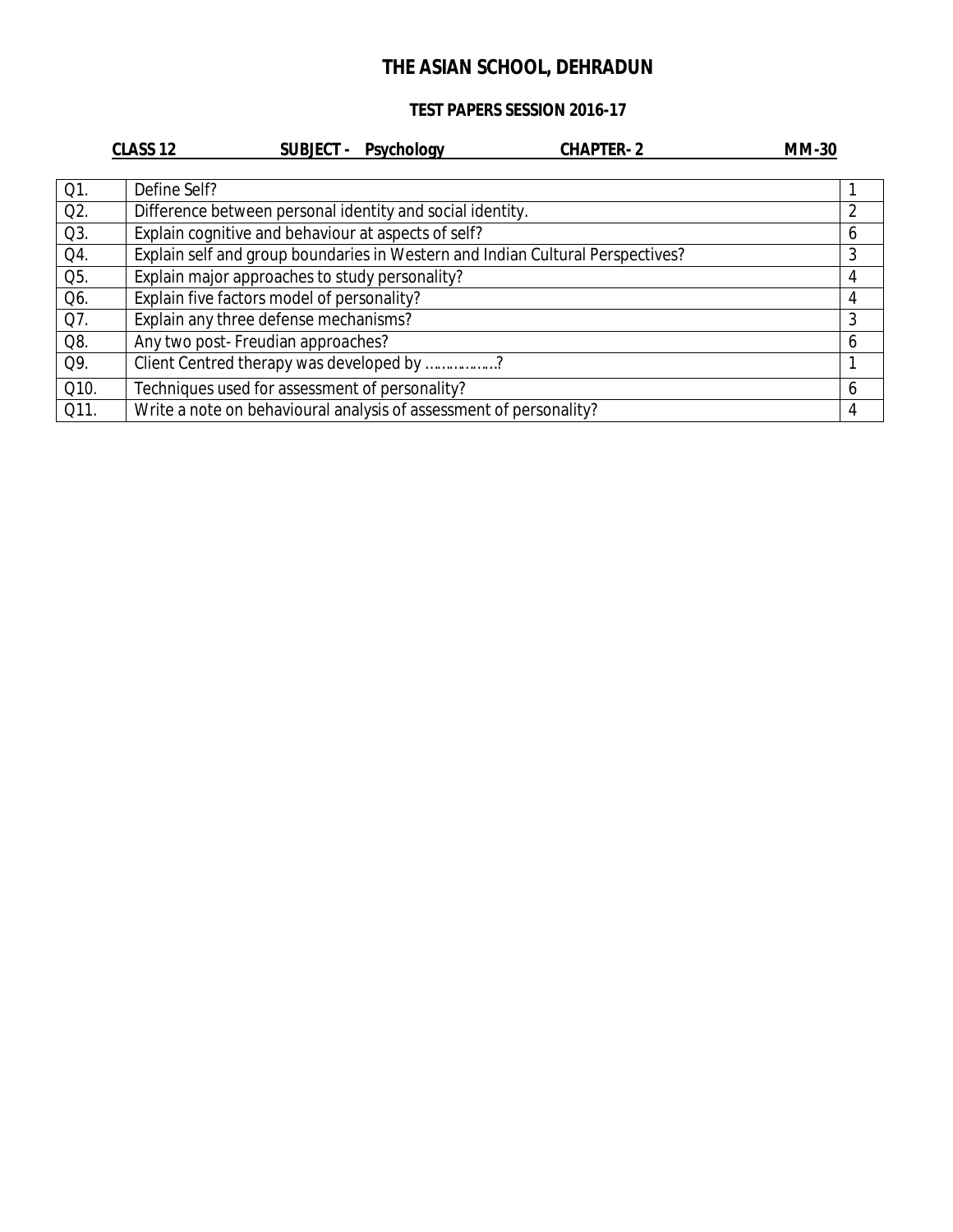### **TEST PAPERS SESSION 2016-17**

|        | CLASS <sub>12</sub>           | <b>SUBJECT Psychology</b>                                                                   | <b>CHAPTER-3</b> | <b>MM-30</b>   |
|--------|-------------------------------|---------------------------------------------------------------------------------------------|------------------|----------------|
|        |                               |                                                                                             |                  |                |
| $Q1$ . |                               | What is stress? Different types of stress?                                                  |                  | 2              |
| Q2.    | What is Strain?               |                                                                                             |                  |                |
| Q3.    |                               | Differences between primary and secondary appraisal?                                        |                  | 2              |
| Q4.    |                               | Explain General model of the stress process?                                                |                  | 3              |
| Q5.    |                               | Signs and symptoms of stress?                                                               |                  | 3              |
| Q6.    |                               | Short not on psychological stress?                                                          |                  | $\overline{2}$ |
| Q7.    | Effects of stress on health?  |                                                                                             |                  | 4              |
| Q8.    | What is burnout?              |                                                                                             |                  |                |
| Q9.    |                               | <b>Explain General Adaptation Syndrome?</b>                                                 |                  | 4              |
| Q10.   |                               | Note on stress and immume system?                                                           |                  | 3              |
| Q11.   |                               | The way we cope with stress oflen depends on hgiddeep - seated beliefs, based on experence? |                  | 6              |
|        | Elaborate.                    |                                                                                             |                  |                |
| Q12.   |                               | What is stress resistant personality?                                                       |                  | 4              |
| Q13.   |                               | How can positive health can be promoted? Elaborate?                                         |                  | 6              |
| Q14.   | Short note on social support? |                                                                                             |                  | 2              |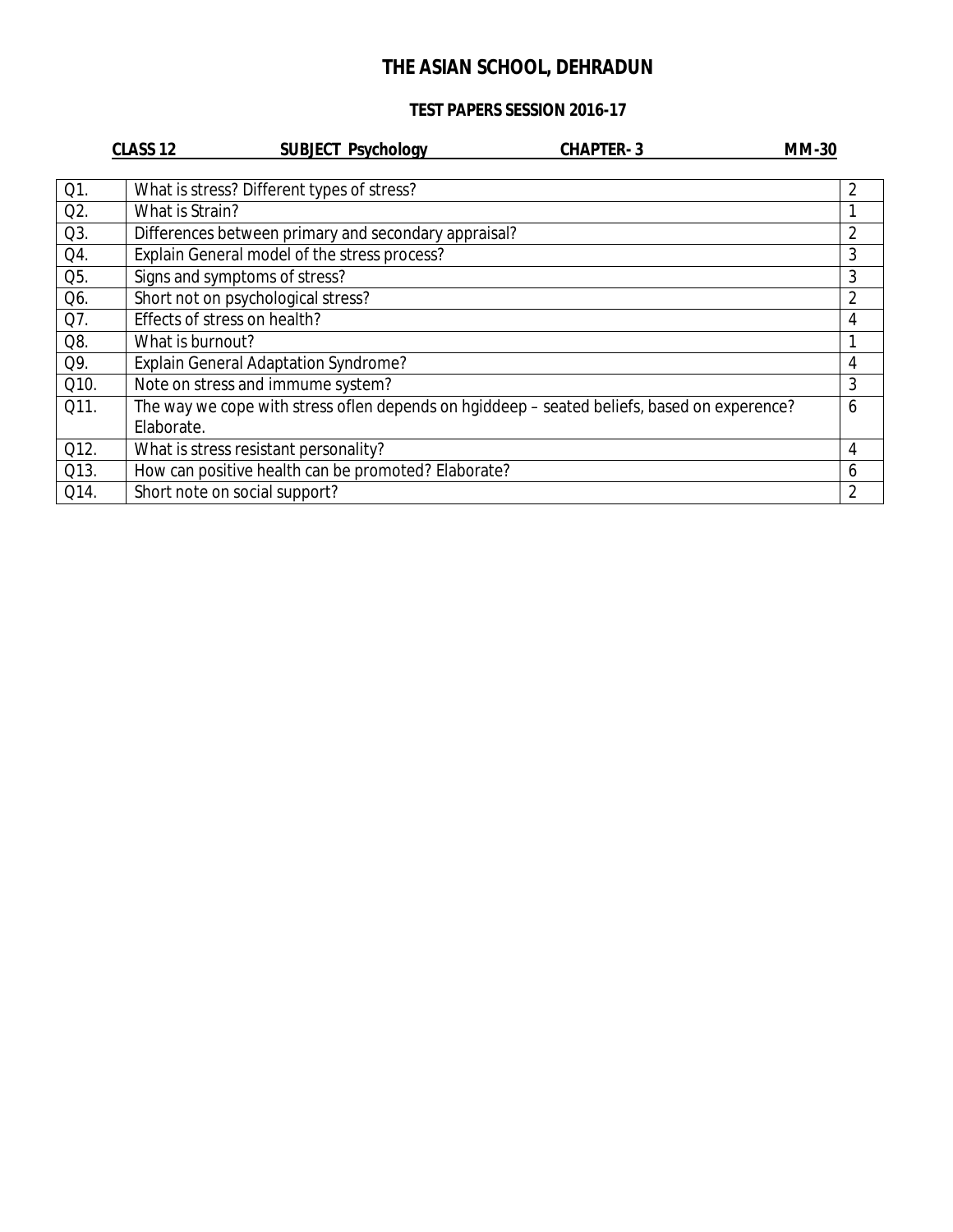## **TEST PAPERS SESSION 2016-17**

## **CLASS 12 SUBJECT Psychology CHAPTER- 4 Psychological Disorders MM-30**

| $Q1$ . | Concept of abnormality and psychological disorders?                              |   |
|--------|----------------------------------------------------------------------------------|---|
| Q2.    | Two factors underlying abnormal behavior?                                        |   |
| Q3.    | Explain Somatoform disorder in detail?                                           | b |
| Q4.    | Explain negative symptoms of Schizophrenia?                                      |   |
| Q5.    | Explain three disorders found in children?                                       |   |
| Q6.    | What do you understand by pervasive developmental disorders? Give one example?   | 3 |
| Q7.    | Effects of alcohol?                                                              |   |
| Q8.    | Characteristics of individuals with different levels of intellectual disability. |   |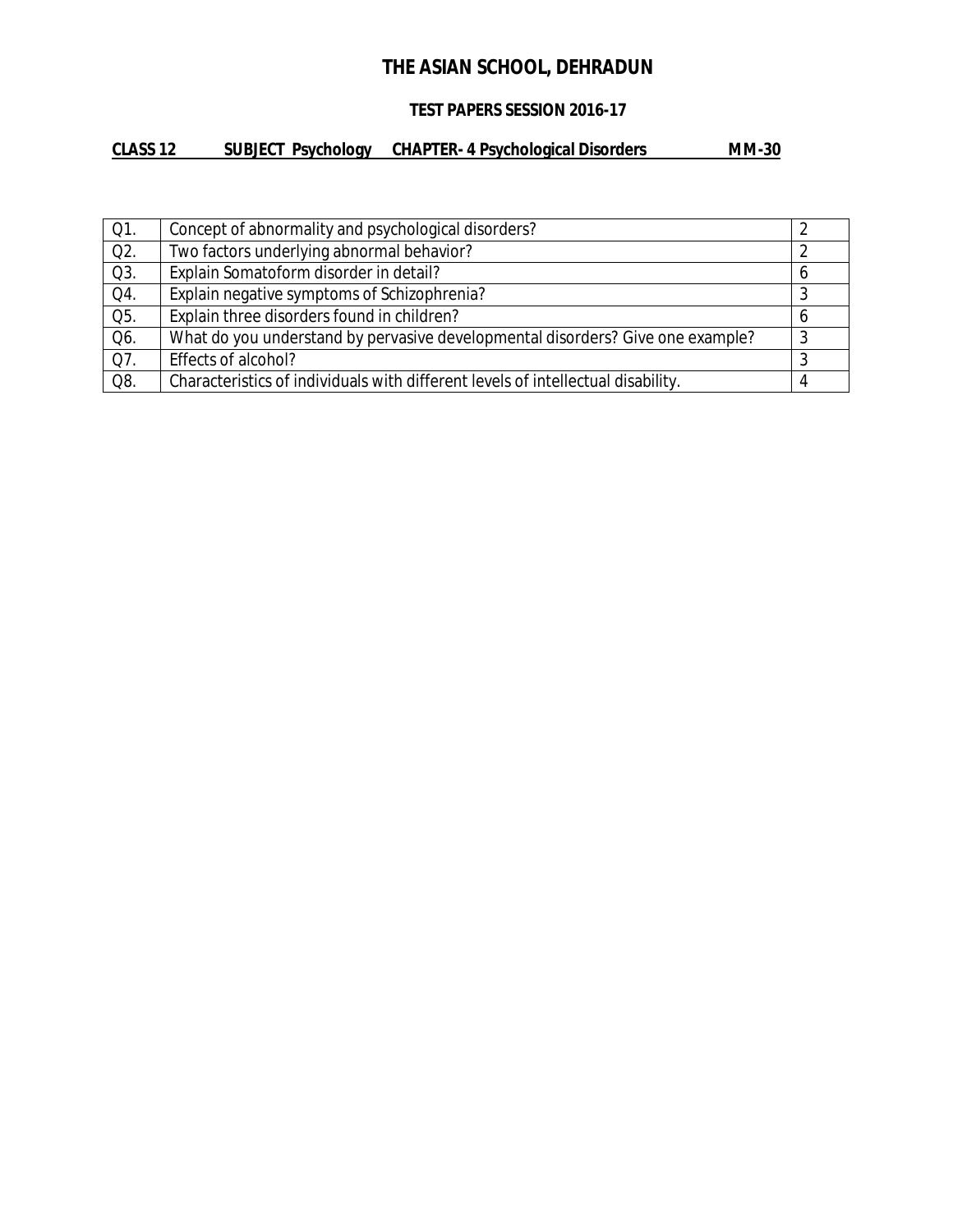## **TEST PAPERS SESSION 2016-17**

| <b>CLASS 12</b> | <b>SUBJECT Psychology</b>                        | <b>CHAPTER-5 Therapeutic approaches</b> |  |
|-----------------|--------------------------------------------------|-----------------------------------------|--|
|                 | <b>MM-30</b>                                     |                                         |  |
|                 |                                                  |                                         |  |
| Q1.             | Aim of Psychotherapies?                          |                                         |  |
| $Q2$ .          | Two major component of therapeutic relationship? |                                         |  |
| Q3.             | Steps in the formulation of client – problem?    |                                         |  |
| Q4.             | Modality of treatment for psychodynamic therapy? |                                         |  |
| Q5.             | Short note on cognitive therapy?                 |                                         |  |
| Q6.             | Main purpose of Client Centered therapy?         |                                         |  |

Q7.  $\,$  | Factors contributing to healing in psychotherapy?  $\,$   $\,$   $\,$  5  $\,$   $\,$  5  $\,$ Q8. Any three alternative therapies?<br>
Q9. Short note on rehabilitation of mentally ill? 6 Short note on rehabilitation of mentally ill?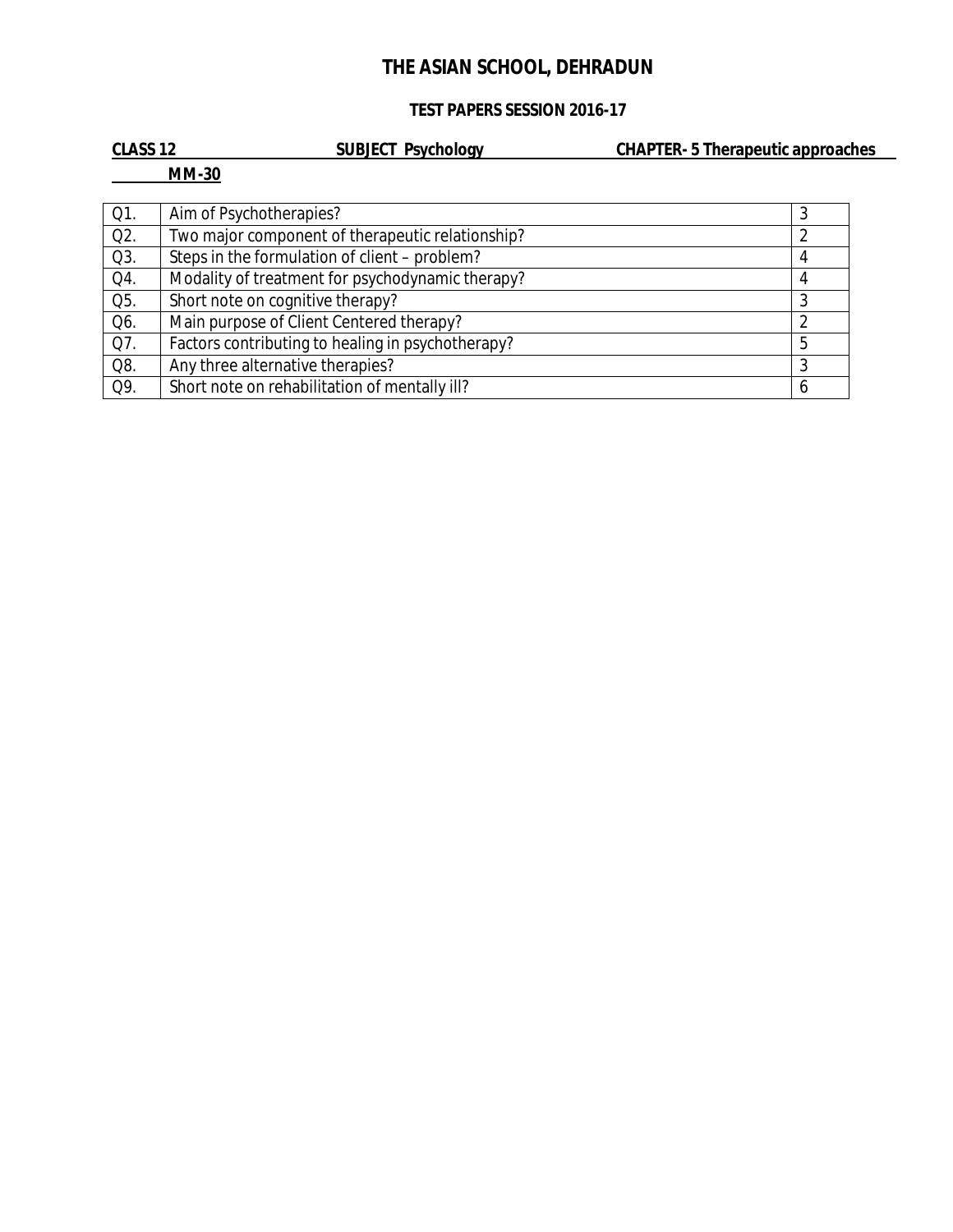#### **TEST PAPERS SESSION 2016-17**

## **CLASS 12 SUBJECT Psychology CHAPTER- 6 Attitude and Social Cognation MM-30** Q1. What is impression formation? Q2. Two examples of social influence? Q3. Explain others may say so and so, but I feel?<br>
Q4. Significant features of attitudes? Q4. Significant features of attitudes? Q5. Process and conditions of learning may be different resulting in varying attitudes? Explain. 3 Q6. Major factors that can influence attitude change? Explain. 2008. All states are set of the state of the states of the states of the states of the states of the states of the states of the states of the states of the st Q7. What are the sources of prejudice? Explain. Q8. Explain Social Cognition? Q9. Types of Schemas? Q10. Explain the aspects of attribution? 2010. The system of a system of  $\sim$  3 Q11. Characteristics of Pro-social behavior? Q12. Three factors influencing the pro-social behavior? 3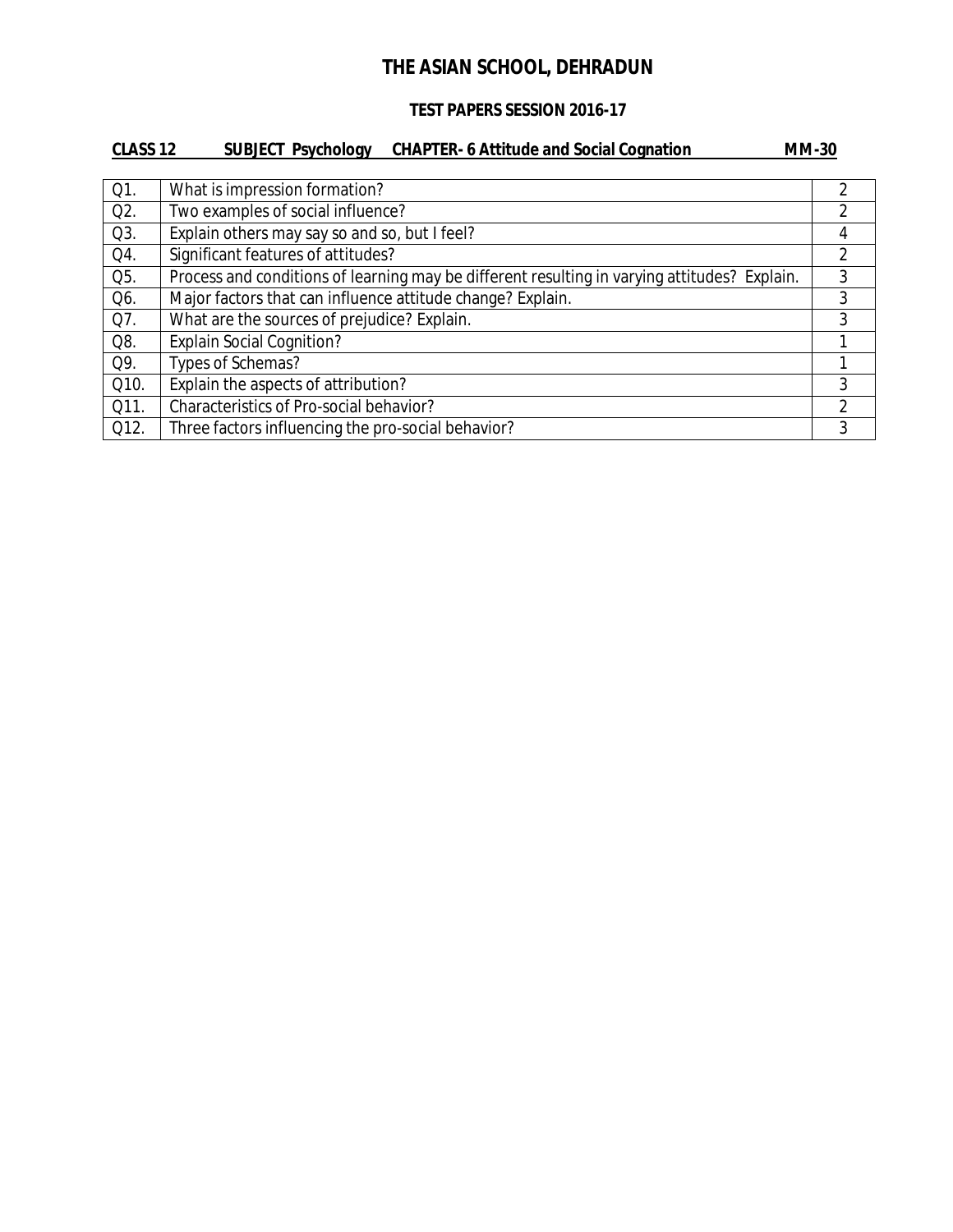### **TEST PAPERS SESSION 2016-17**

## **CLASS 12 SUBJECT Psychology CHAPTER- 7 Social Influence and Group Processes MM-30**

| Q1.  | What is a group? Explain the characteristics?                                          | $1+2$          |
|------|----------------------------------------------------------------------------------------|----------------|
| Q2.  | Difference between groups and teams?                                                   | 3              |
| Q3.  | Why do people join groups?                                                             | 2              |
| Q4.  | Stages of group formation?                                                             | 2              |
| Q5.  | Four important elements of group structure?                                            | 4              |
| Q6.  | Why does social loafing occur? Explain.                                                | 3              |
| Q7.  | What is bondwagon effect?                                                              |                |
| Q8.  | distinguished three forms of social influence compliance, identification and           |                |
|      | internalization?                                                                       |                |
| Q9.  | Determinants of Conformity?                                                            | 2              |
| Q10. | Why do people obey even when they know that their behavior is harming others? Explain. | 3              |
| Q11. | Determinants of cooperation and competition?                                           | $\overline{2}$ |
| Q12. | Three major reason for group conflicts?                                                | $\mathfrak{D}$ |
| Q13. | Conflicts can be reduced if we know about their causes? Explain.                       | 2              |

## **THE ASIAN SCHOOL, DEHRADUN**

#### **TEST PAPERS SESSION 2016-17**

#### **CLASS 12 SUBJECT Psychology CHAPTER- 8 Psychology and Life MM-30**

| Q1.    | What is environmental psychology?                                                     |   |
|--------|---------------------------------------------------------------------------------------|---|
| $Q2$ . | Concept of environmental design? The idea of design contains some psychology features | 3 |
|        | explains.                                                                             |   |
| Q3.    | Effects of environment?                                                               | 3 |
| Q4.    | Full form of PISD?                                                                    | 1 |
| Q5.    | Characteristics of noise?                                                             | 2 |
| Q6.    | Full form of MIC?                                                                     | 1 |
| Q7.    | Features of crowding?                                                                 | 2 |
| Q8.    | Stressful effect of crowding?                                                         | 3 |
| Q9.    | What is density?                                                                      | 1 |
| Q10.   | What is interpersonal physical distance?                                              | 1 |
| Q11.   | Features of PISD?                                                                     | 3 |
| Q12.   | Explain the measures to control natural disaster at community level?                  | 3 |
| Q13.   | Short note on poverty and discrimination?                                             | 3 |
| Q14.   | Causes of Aggression?                                                                 | 3 |